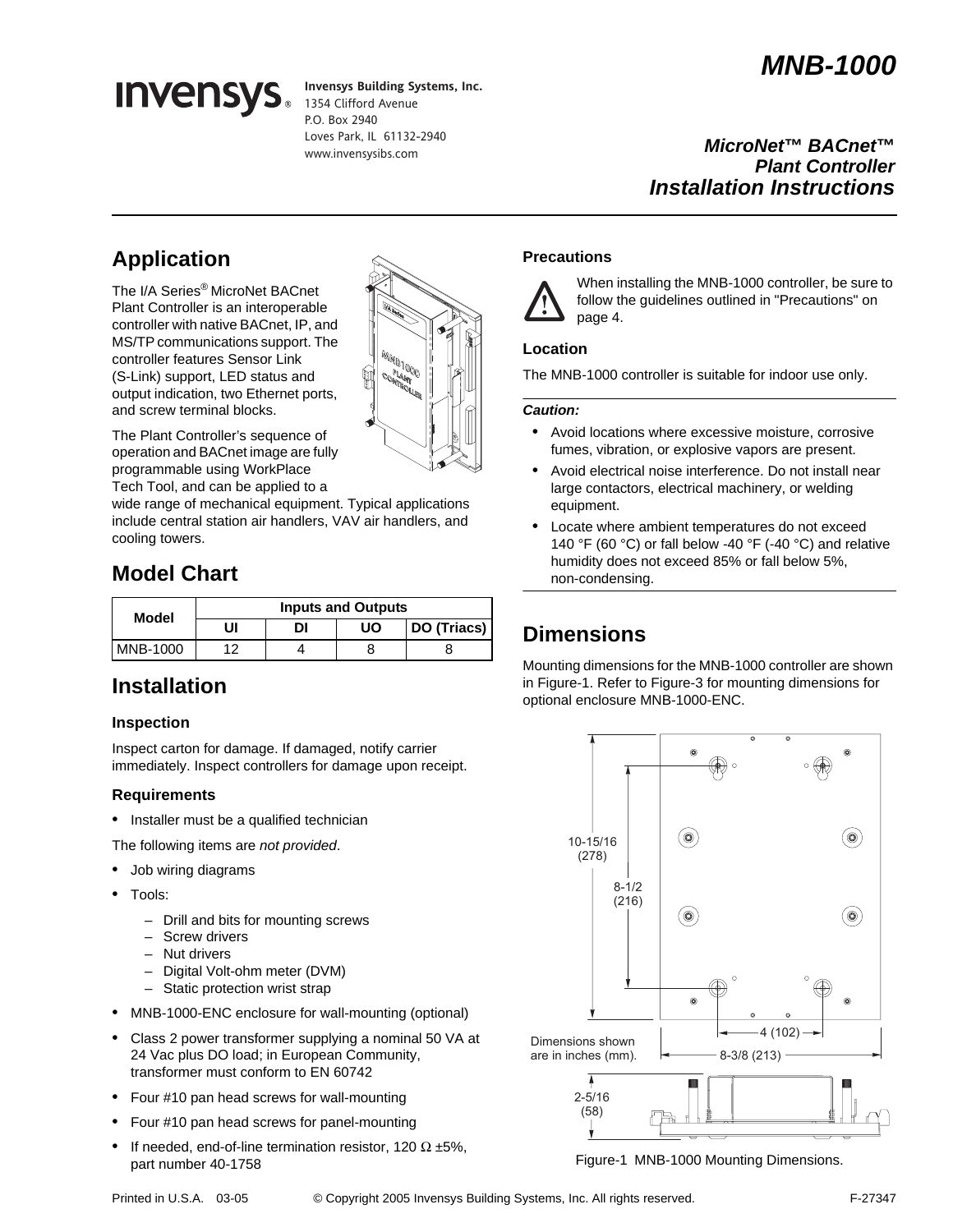#### *Warning:* Electrical shock hazard! Disconnect power before installing or removing the cover.



Figure-2 MNB-1000 Mounting.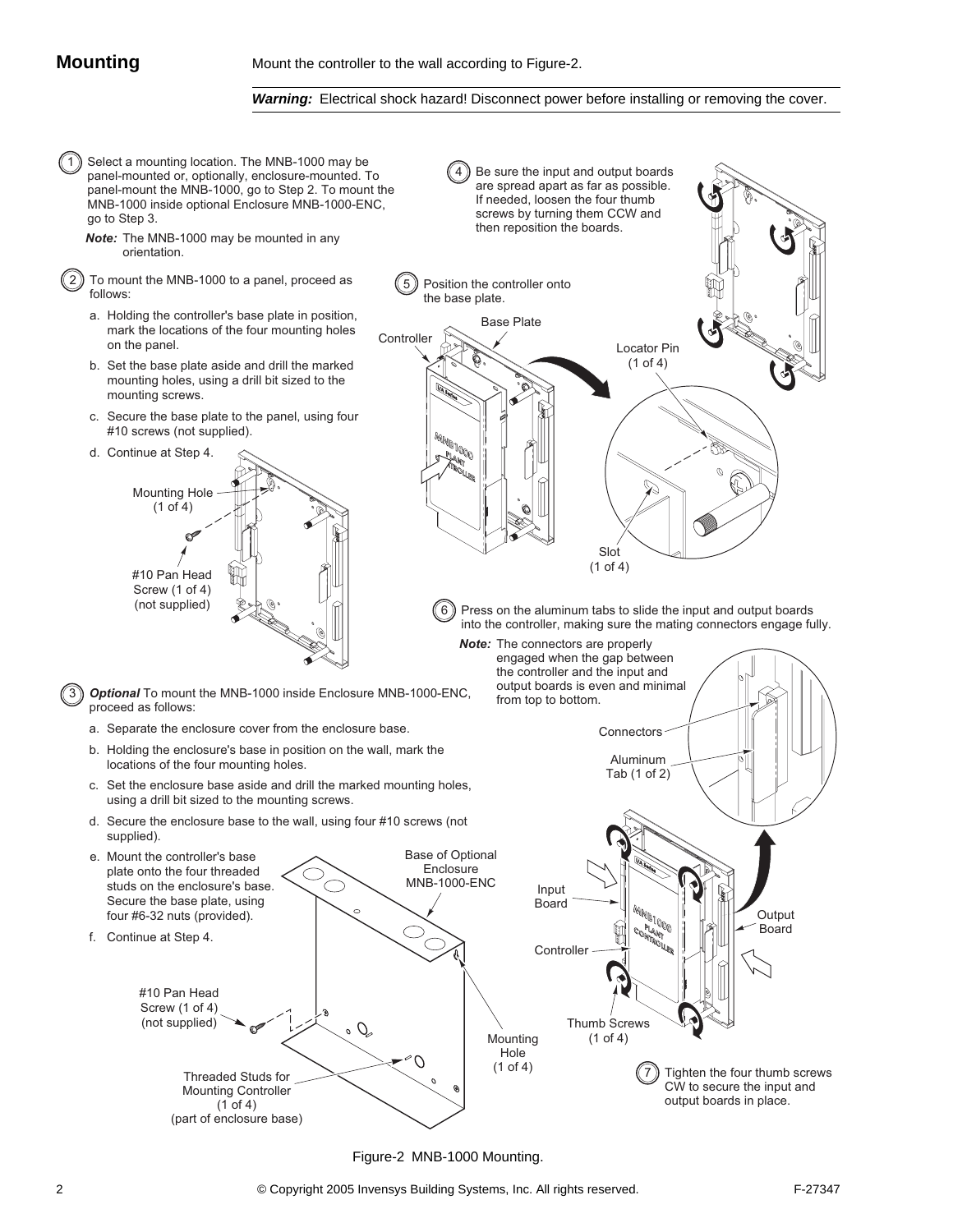**Enclosure Entitled Continuity**, the MNB-1000 may be mounted inside an enclosure. Refer to Figure-3 for mounting dimensions for enclosure MNB-1000-ENC.



Figure-3 Enclosure MNB-1000-ENC Mounting Dimensions.

## **Controller Addressing**

#### **DIP Switch**

Each MicroNet BACnet controller is equipped with a DIP switch for setting the controller's MS/TP network address. Once the address is set, the network is properly wired, and all routers are configured, WorkPlace Tech Tool (must be version 5.0 or greater) and other Invensys tools will be able to "see" and work with all the networked BACnet devices. For guidance in assigning a DIP switch setting that will optimize system performance, refer to the *WorkPlace Tech Tool 5.0 Engineering Guide Supplement,* F-27356.

### **Other BACnet Devices**

The UNC and other BACnet devices on the network can work with the MicroNet BACnet controller once they are assigned unique identifiers and names. MicroNet BACnet controllers are configured in this way through the Commissioning Tool.

*Note:* The logical addressing of devices (i.e. the assignment of unique identifiers and names) is not a prerequisite for using Invensys network management tools. It is, however, a prerequisite for using the UNC and third-party BACnet devices with MicroNet BACnet controllers.

## **EOL Termination**

The MNB-1000 is equipped with a jumper-selectable end-of-line (EOL) termination resistor. The default position for the EOL jumper is "EOL termination *not* present." If the controller is at the end-of-line, set termination according to the *MicroNet BACnet Wiring and Networking Practices Guide*, F-27360.

*Note:* If another device is at the end-of-line on the MS/TP trunk, use an end-of-line termination resistor, 120  $\Omega$  ±5%, part number 40-1758.

### **Network Bias Resistors**

The MNB-1000 is equipped with two internal, jumper-selectable, network bias resistors for the MS/TP trunk. The default position for these jumpers is "disabled." For more information on these resistors, refer to the *MicroNet BACnet Wiring and Networking Practices Guide*, F-27360.